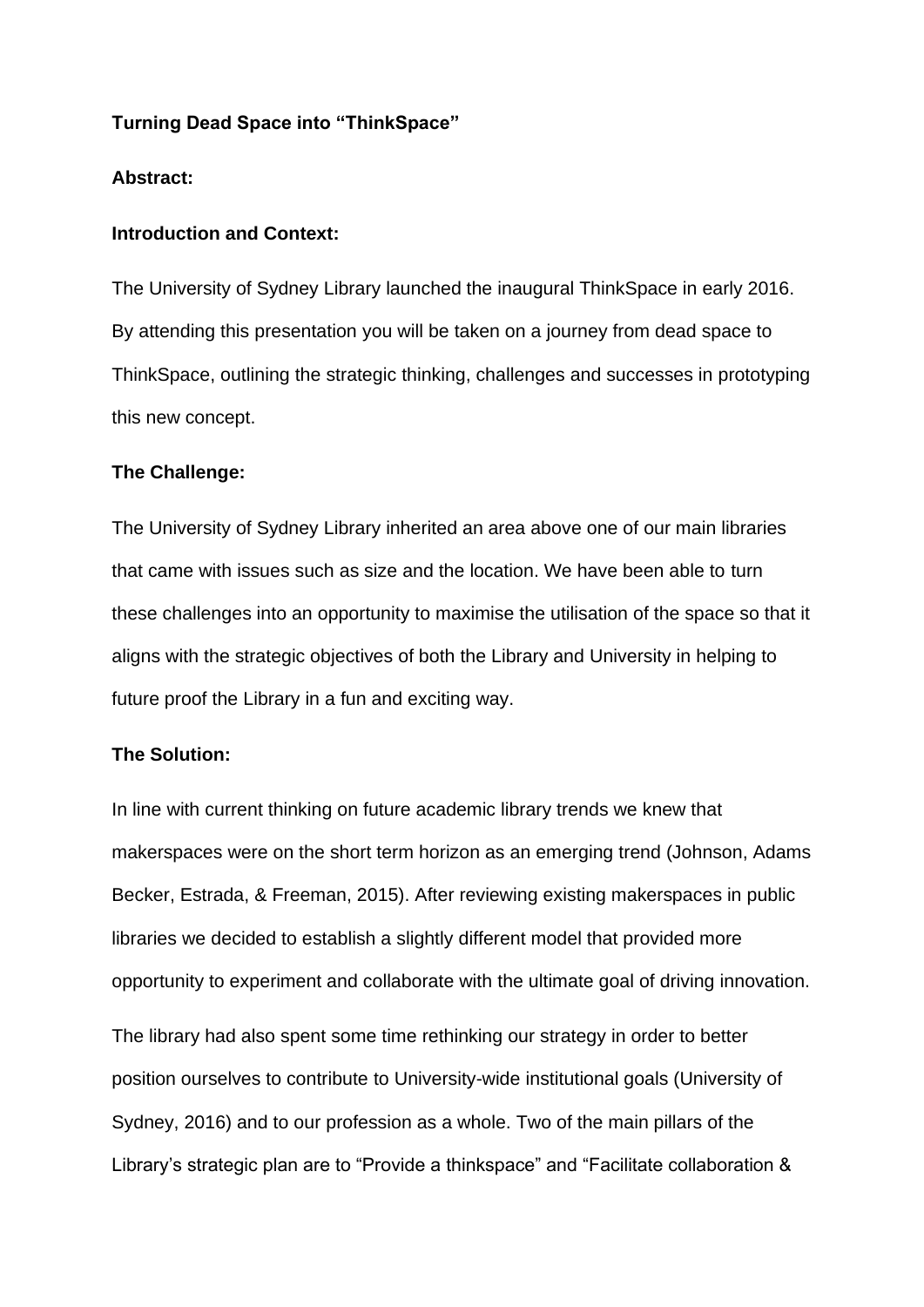creation" (University of Sydney Library, 2016). We decided to create a hybrid makerspace that combined these two objectives and "ThinkSpace" was born.

## **The Concept: ThinkSpace;**

1. Introduces people to new and existing technologies and ideas they may not have experimented with before in order to support innovation,

2. Facilitates collaborative opportunities between disciplines,

3. Acts as a showcase for experimental design.

The space has a 3D printer, 3D scanner, high end Mac computers equipped with Adobe Design Suite and drawing pads, a BB8 programmable droid, Google cardboard VR viewer and a Carvey tabletop 3D carving machine. In development is a small one button recording studio.

# **Results:**

ThinkSpace is a new and growing initiative aimed at inspiring and encouraging creativity. The space is still growing but already we have garnered the interest of many students, student clubs and academics alike. Students are excited about the space and using play and experimentation as a way to learn and share knowledge.

We'll share insights from attendance at workshops as well as some of the fabulous things we've created along the way.

The Library has taken an unloved, underutilised space and turned it into a vibrant ThinkSpace to help future-proof the library in a fun, creative and collaborative way, so come along and be inspired!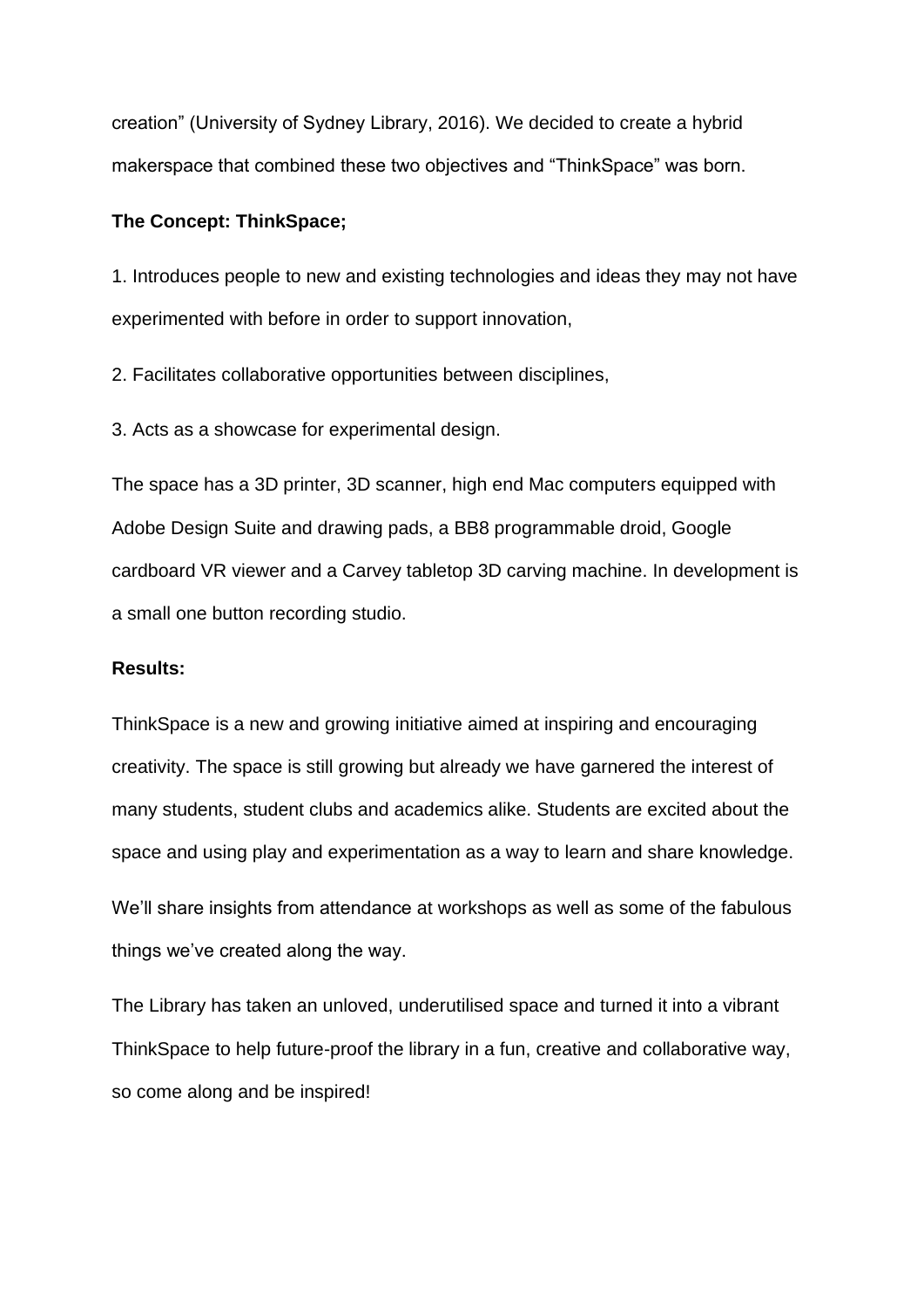#### **Paper**

# **Introduction:**

At the end of 2015 the University of Sydney Library found itself in possession of a small space on the floor above one of its larger libraries; the SciTech library, on Camperdown campus. The potential uses for this space were limited by its size (60 square metres) and it's location; a main thoroughfare for students and staff moving around campus and the building. Faced with these challenges, along with a recent restructure and new strategic plan, the Library decided to craft its own version of a makerspace to best utilise the space and respond to both current trends in libraries as well as the University's strategic vision.

The University Sydney Library's ThinkSpace was thus born as a technology showcase and creative play space, designed to spark ideas and provide opportunities for collaboration.

With ThinkSpace having recently launched, this paper will outline the rationale behind the process of executing the concept, along with the successes and challenges faced throughout the implementation phase.

#### **Makerspaces**

As noted by Bagley (2014) there is no one clear definition of what constitutes a makerspace. Indeed, a plethora of different definitions can be found, however simply described, the common theme behind makerspaces (also sometimes referred to as "hackerspaces") is the idea of learning by creating in a collaborative environment that provides access to technology and tools. The key concepts that run throughout the various definitions of makerspaces are those of collaboration, innovation and experimentation and epitomise the principles of the maker movement, which Van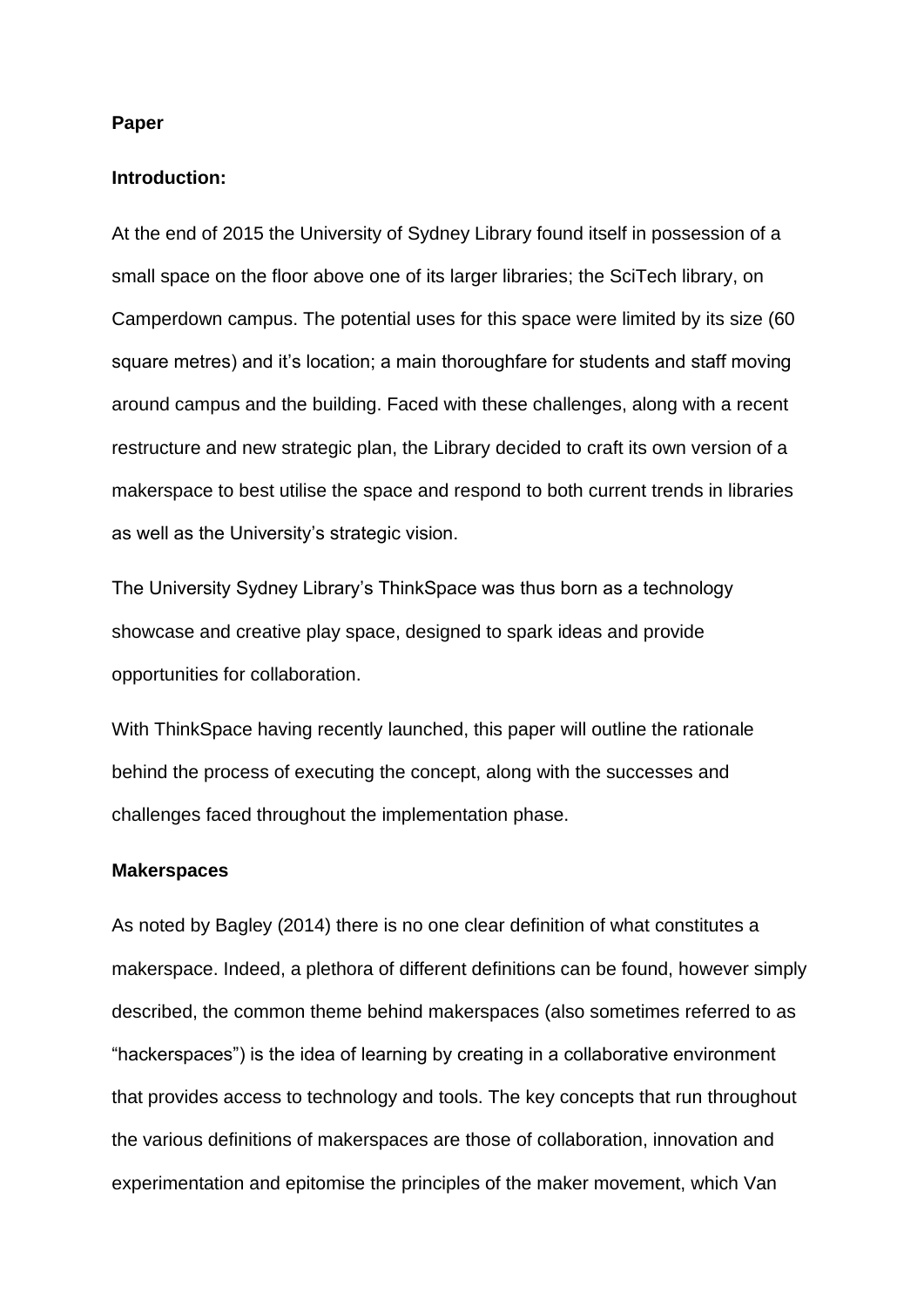Holm describes as a "democratization of access to and information on using tools" (2015, p. 24).

Makerspaces have been gaining traction in many libraries over the last few years, firstly within public, then school libraries and more recently within museums. More broadly, a Google trend search for the term makerspace demonstrates the rise in popularity of "makerspaces" as a search term:

#### <https://www.google.com.au/trends/explore?q=makerspaces>

A search of the literature suggests that public libraries have been at the forefront of early adoption of the makerspace movement. This can be attributed to public libraries' strong focus on craft-based community outreach programs that have traditionally centred around knitting, sewing, crochet and scrapbooking (Slatter & Howard, 2013). The strong correlation between the Maker movement and collaboration (Davee, Regalla & Chang, 2015) also embodies the deep-rooted mission of public libraries to be community spaces for people to meet, socialise, learn and create.

One may question the need for, or indeed the purpose of, makerpaces in a university setting, given that public libraries, museums and schools have already made significant inroads into establishing these communities within their spaces. The answer can be seen in the NMC Horizon Report: 2015 Library Edition which notes that "University libraries are in the unique position to offer a central, discipline-neutral space where every member of the academic community can engage in creative activities" (Johnson, Adams Becker, Estrada, & Freeman, p. 36).

Further to this, the importance of cross-disciplinary collaboration to solve big problems has been a key feature of university strategic planning around the world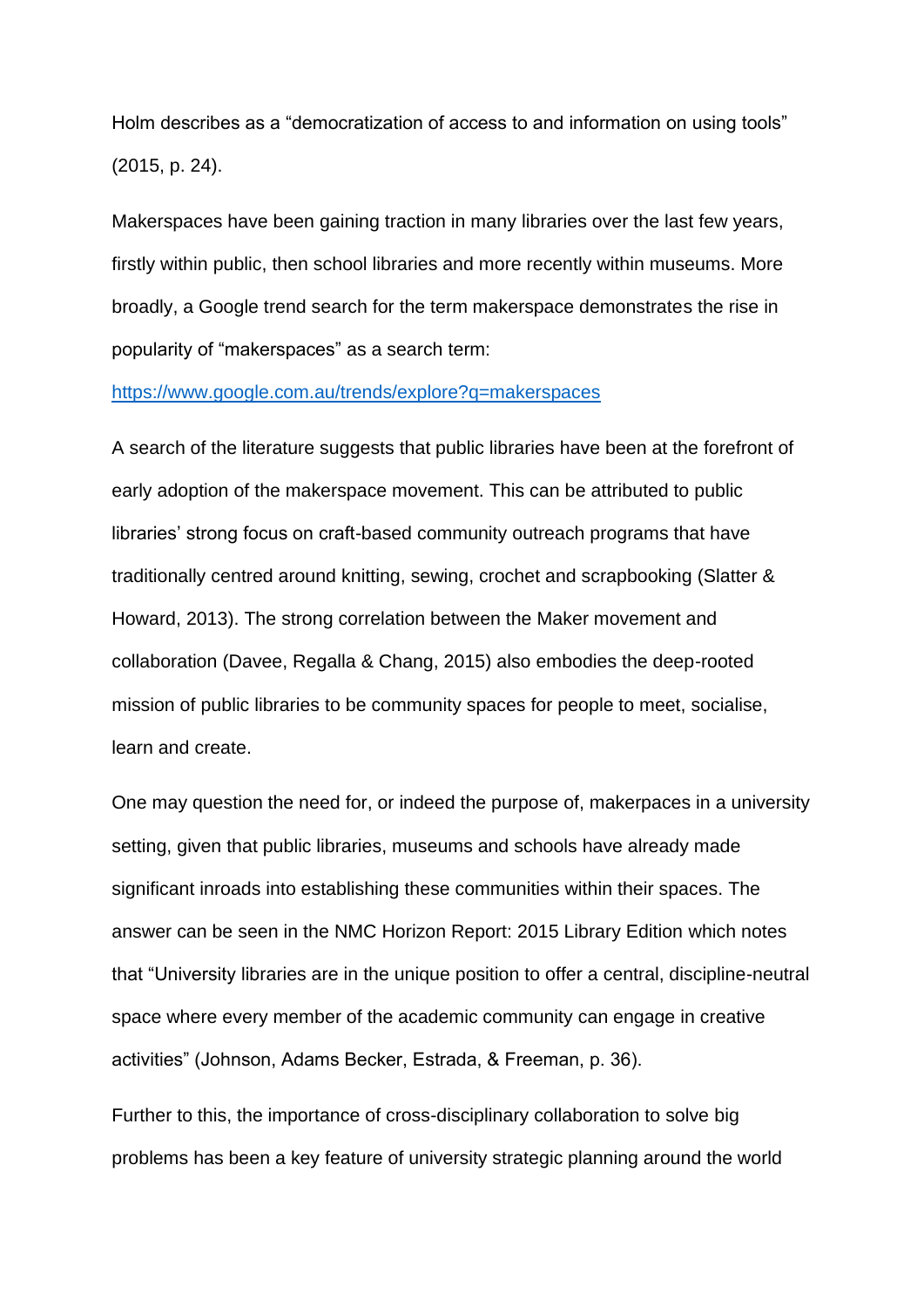(Griffiths, 2014). According to the University of Washington, "collaborative work will bridge the sciences, social sciences, and humanities, linking scientific and technological advances with ethical, behavioral, and economic implications" (2011, p. 1) and that these cross-disciplinary relationships will created the best opportunities to "address society's most pressing issues" (p. 1).

The University of Sydney has similarly recognised the need to develop partnerships by creating dedicated collaboration spaces for industry, community, students and researchers as a key theme emerging in its new 2016-20 strategic plan. Pip Pattison, the Deputy Vice Chancellor for Education has also identified the "capacity to work effectively in interdisciplinary settings" (2014, p. 5) and the need to draw on different perspectives, knowledge and modes of enquiry in order to "solve authentic problems" (p.5)

As such, there has been a strong emphasis on building and developing crossdisciplinary collaborations at the University of Sydney. One example is the Charles Perkins Centre, which as one of its goals has the aim of bringing together scholars and researchers from a broad range of disciplines to create healthier and more sustainable living (University of Sydney, 2015a).

A makerspace (or ThinkSpace) in an academic setting should present opportunities to create, nurture and strengthen collaboration across different disciplines. In fact, a common theme emerging from the literature about makerspaces is that they are most successful when they emphasise collaboration and "community mindsets" (Davee, Regalla & Chang, 2015, p. 7). In the short time since the University of Sydney Library's ThinkSpace has been open, there are already strong indicators of this community mindset being created as evidenced by the "pull" that makers feel in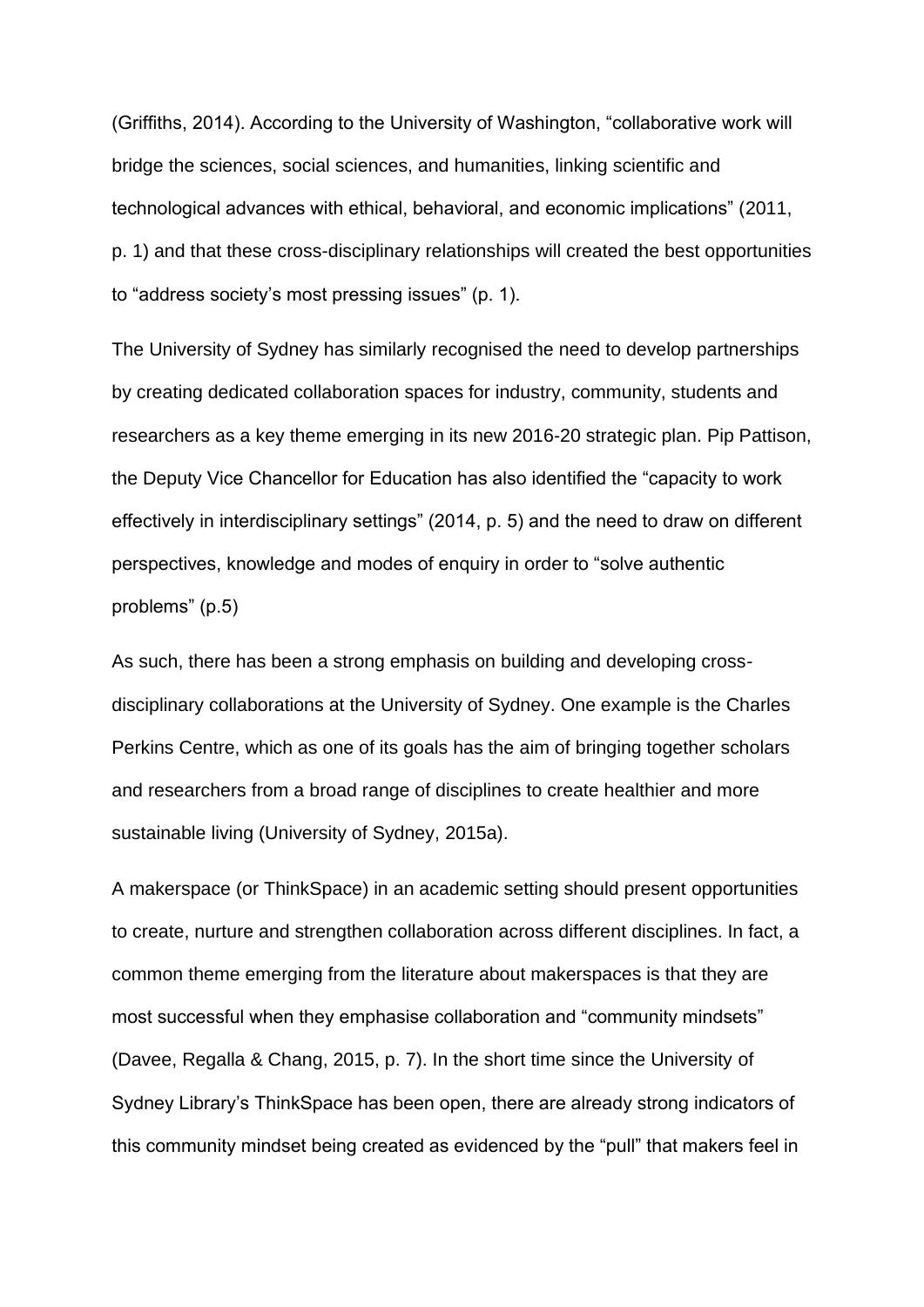gravitating to our space to meet and talk with like-minded people. Mitch Byrson, one of the early adopters of ThinkSpace, recently gave up a day out of his busy research schedule to showcase the games he had programmed and the gaming consoles he'd printed using the 3D printers in the ThinkSpace. Not only that, he developed and presented a hands on workshop on sewing felt wearables with embedded electronic circuitry. He reflected that he was just "happy to do [it] because sometimes it can be lonely, and it's nice to be able to talk to other people about what [he's] interested in" (Bryson, personal communication, September 1, 2016), thus demonstrating early indicators that ThinkSpace is creating this "community mindset".

## **Graduate attributes and employability**

The 2016-20 University of Sydney strategic plan also emphasises the need to develop the employability of graduates. Pip Pattison's white paper, which underpins the educational goals of the new strategic plan, highlights the need to support and embed those "generic and employability skills" (Pattison, 2014, p. 3) most valued by employers. There is also the requirement to create a framework to build competencies in project management, entrepreneurship, and critical thinking (University of Sydney, 2016), as well as infrastructure to enable experiential learning projects to be completed by students to prepare them for work life beyond university (Pattison, 2014, p. 4).

This can be summarised by the following statement:

"We have a joint responsibility – Education Portfolio, Faculties, Library, and everyone in the University community, to think about the ways that students learn, and look at ways to embed our graduate qualities so they are real.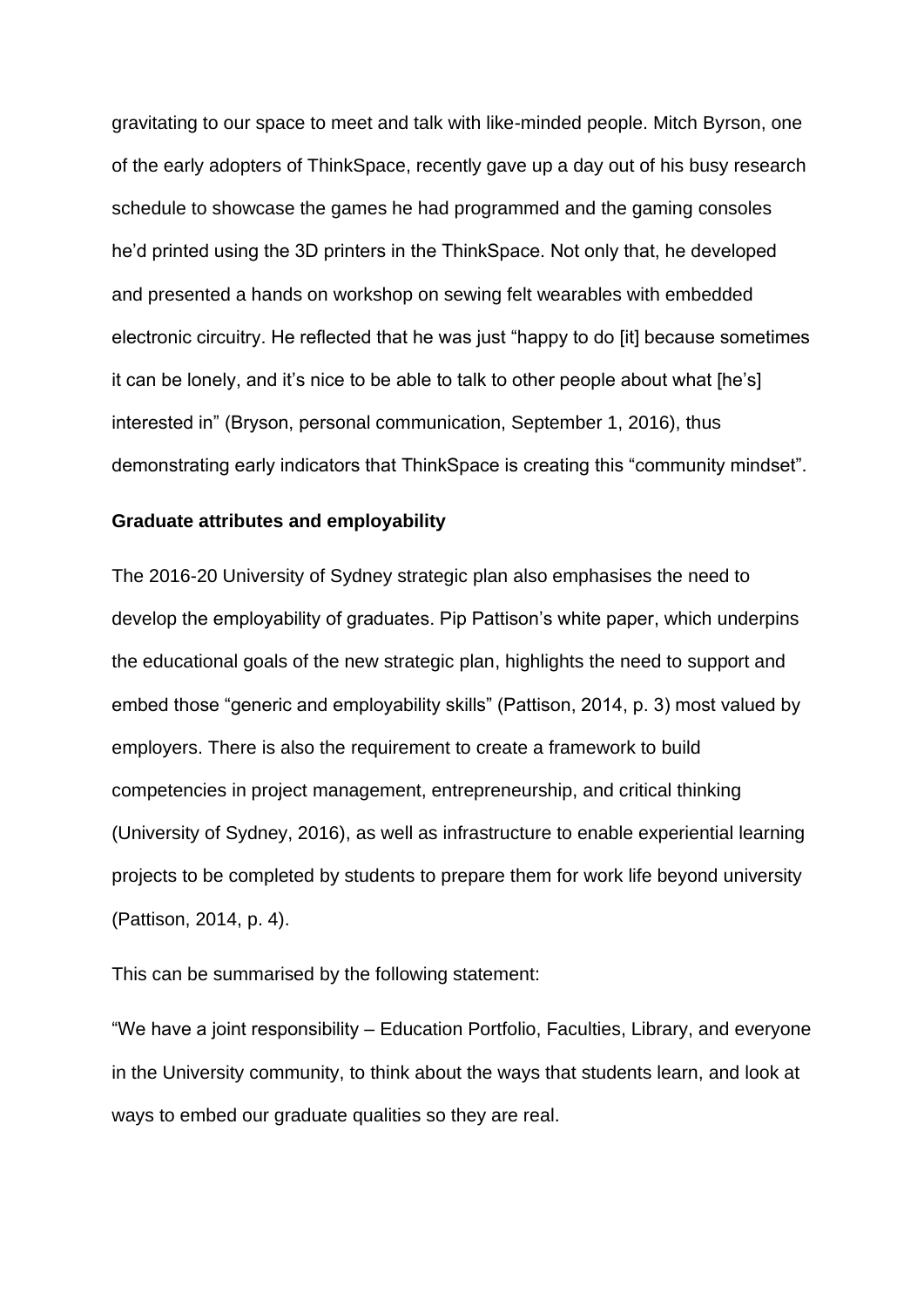We want to equip students with a way of thinking that will set them up for success in careers that haven't been invented yet. We're interested in the role of informal learning spaces like ThinkSpace in developing students' digital skills and building their capacity to adapt to new technology, think creatively and cope in a rapidly changing environment." (Adam Bridgeman, personal communication, September 1st, 2016)

According to the World Economic forum report, there is a Fourth Industrial Revolution, which is defined as "developments in previously disjointed fields such as artificial intelligence and machine-learning, robotics, nanotechnology, 3-D printing, and genetics and biotechnology" (World Economic Forum, 2016a, para. 2).

The top three skills needed by the year 2020 in order to thrive in the Fourth Industrial Revolution, are as follows:

- 1. Complex problem solving
- 2. Creativity
- 3. Problem solving.

Also included in the top ten list of skills is coordinating with others and cognitive flexibility, (World Economic Forum, 2016b) all skills and attributes that have already been explored as key elements of the makerspace/making community (Hlubinka, 2012).

Therefore, through ThinkSpace, the Library has taken the opportunity to create infrastructure to realise not only the University of Sydney's educational strategic goals but to also create a space in which students can develop these highly regarded employability skills.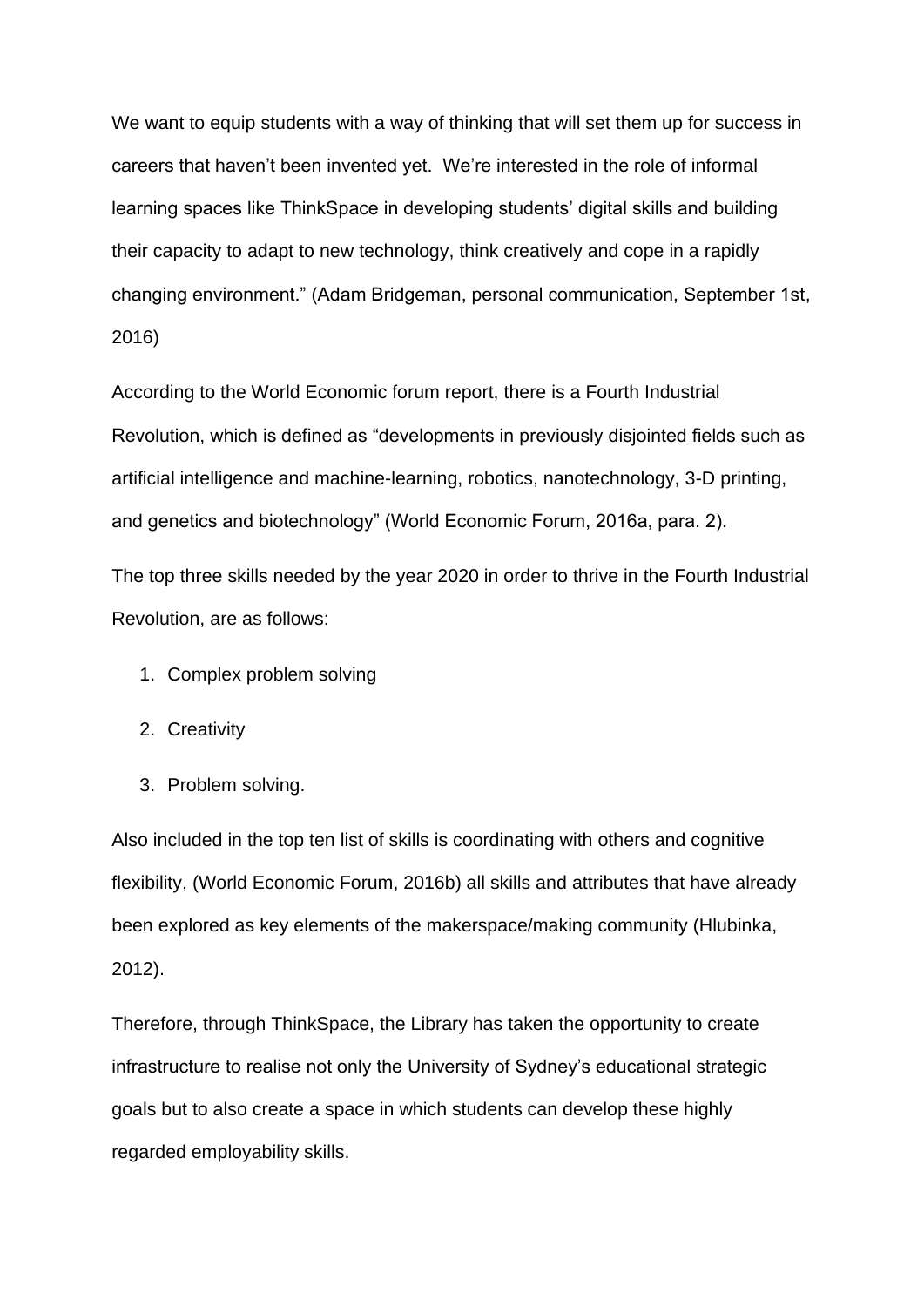#### **Making and Pedagogy**

The principles upon which makerspaces in general, and therefore ThinkSpace, are grounded are pedagogical theories of inquiry and education.

As commonly suggested in the literature, the principles of experiential, playful and practical "hands-on" learning developed by key educational thinkers such as John Dewey, Friedrich Froebel and Maria Montessori (Vossoughi & Bevan, 2014) are strongly reflected in the Maker Movement. Vossoughi & Bevan suggest that the maker movement in America has signalled a return to "earlier learner-driven, inquiryoriented pedagogies" which have over recent years taken a backseat due to increased accountability and emphasis on league tables. Certainly, the hands-on and practical aspects of making have also been attributed to other early teaching pedagogies of Papert's constructionism- "learning by constructing knowledge or through the act of making" (Martinez & Stager, 2013 in Halverson & Sheridan, 2014, p. 487). If we delve back though the evolution of constructionism theory, we discover that Papert was in fact a student of the great educational innovator Piaget, who, along with Vygotsky proposed that learning is socially constructed, that is, the basic tenet of learning is that it is done by "doing" in a social context with others (University College Dublin, nd).

Peer and student-led learning was a core pillar upon which ThinkSpace was developed, not only because of the influence it can have on student learning outcomes but also because of the positive impact it can have on the student experience.

The power of peer-led learning and support has been well established (Macquarie University, 2015; University of Sydney, 2015). The importance of providing much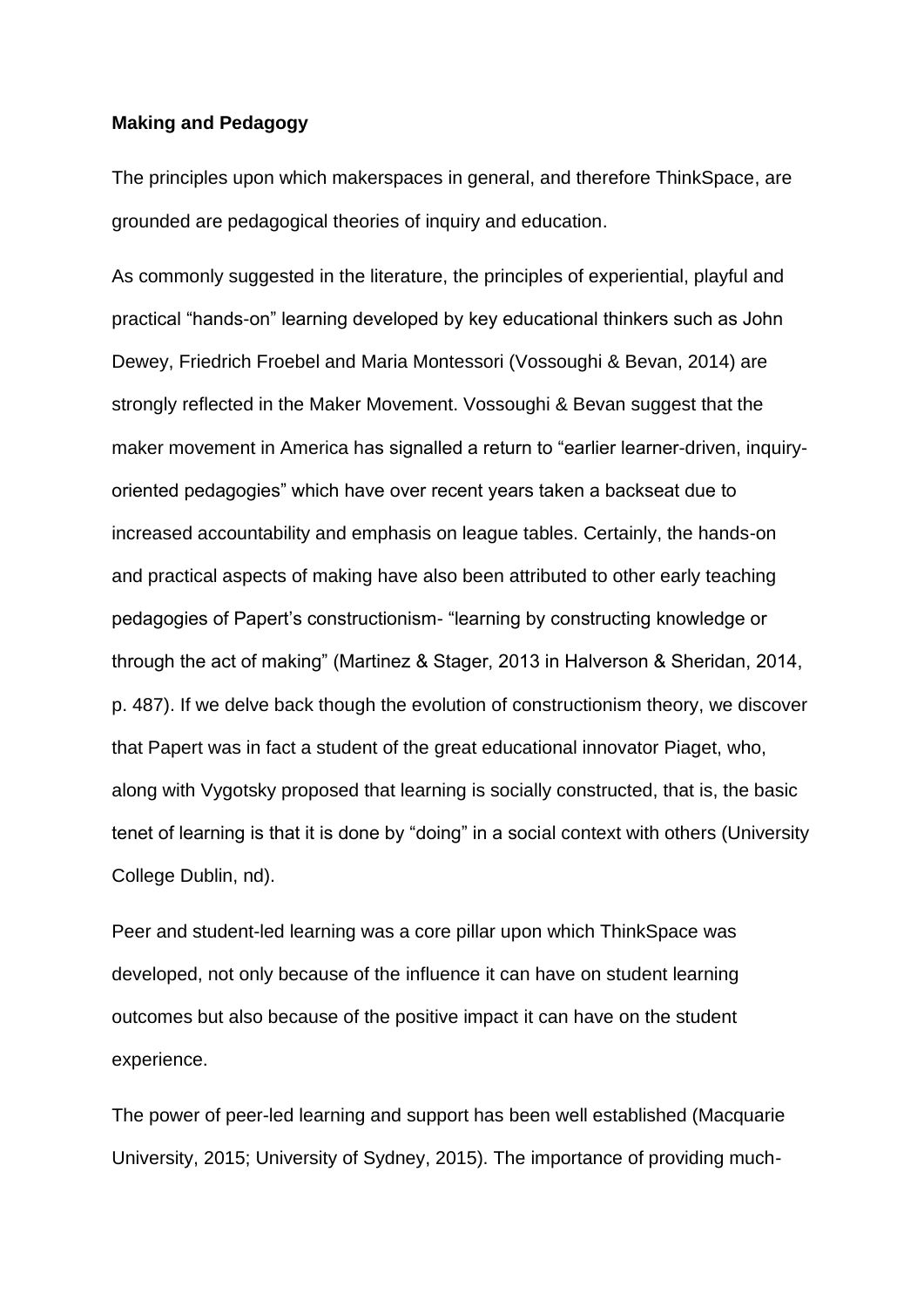needed assistance and support to students at university has also been well documented in the literature (Masten, Tusak, Zalar & Ziheri, 2009). University of Sydney Library took the opportunity to expand Library services in 2015 with dedicated peer support by establishing a Peer Learning Advisor (PLA) team. This team was developed to provide peer and learning support in order to assist navigation of the student experience, and has worked across many library locations at the University of Sydney, including ThinkSpace, to develop and foster peer-based learning communities.

In fact, evidence of the effectiveness of peer-led support and its positive impact on the student experience can be demonstrated through some feedback that was received from a student using ThinkSpace:

"Words cannot express how grateful I am to the University of Sydney... This is because of the amazing team that you guys have at ThinkSpace and all the support and advice you guys have offered me over my innumerable visits.. You guys have been super and have definitely made my experience at the university a whole level more of awesome." (Ahmed, personal communication, July 31, 2016)

Also central to the values underpinning ThinkSpace are the concepts of equity, inclusion and nurturing, which are also core values of the University of Sydney Library's strategy. Making a range of technologies available that are accessible to anyone regardless of their level of experience or aptitude with technology, from entry level to expert, has been a strong consideration in the development of our ThinkSpace community. The support provided by the Peer Learning Advisors (PLAs) who work in the space are also a key pillar in providing a nurturing, open and inclusive environment regardless of background or experience.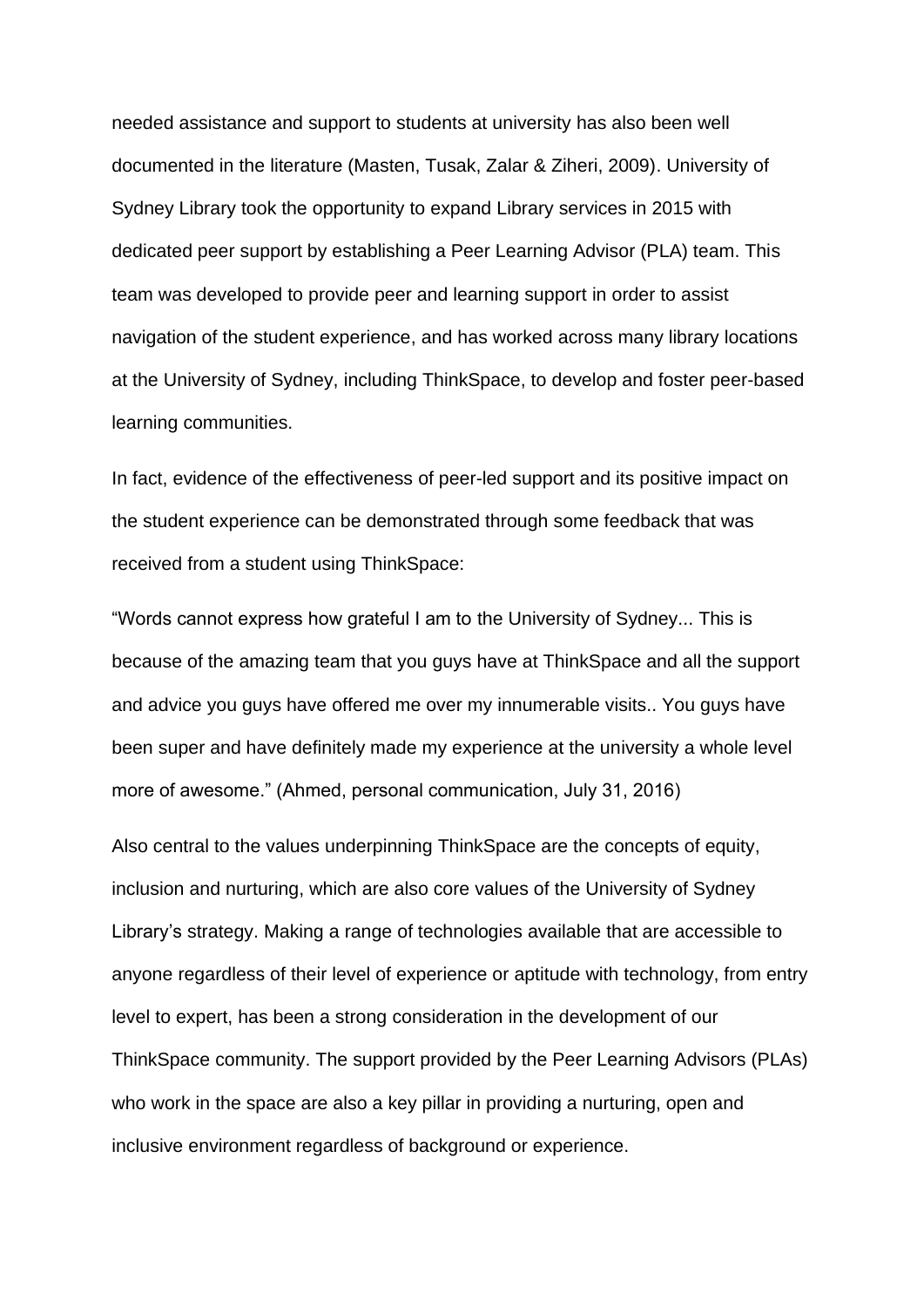#### **Space - formal and informal learning spaces**

Learning no longer only takes places in the traditional classroom, lecture theatre or laboratory. Learning in fact can take place anywhere, and according to Oswald & Hammond (2008), learning can take place "wherever the learner is inspired". (p. 1)

The ubiquity of technology, the mobility of technology and its power to disrupt education, as well as the more general changing nature of education, has created a problem that universities and higher education providers now face, in that they must now re-develop, retrofit or build new learning spaces that reflect these changes in learning. ThinkSpace was the Library's solution to this problem; an attempt to take a previously unused space and re-purpose it to reflect 21st century learning.

Progressing this idea a step further, in future, we plan to support the learning "anywhere, anytime" principle, by taking ThinkSpace on the road, literally, through the creation of "pop up" mobile iterations of the "ThinkSpace. These "pop-up" ThinkSpaces could be erected in all manner of locations not traditionally associated with learning or in spaces have previously not been occupied by the Library. For example on the University front lawn in conjunction with student orientation events, or outside lecture theatres and in research spaces.

# **Technology**

One of the most common pieces of technology associated with makerspaces is a 3D printer. This type of technology can have enormous benefits within an academic institution. A pilot project conducted at Dalhousie University found that the benefits of a library situated 3D printer included an increase in the number of faculties than had previously had access, an ability for clients to "store physical items in digital format" and then reconstruct them, and new methods for staff and students to represent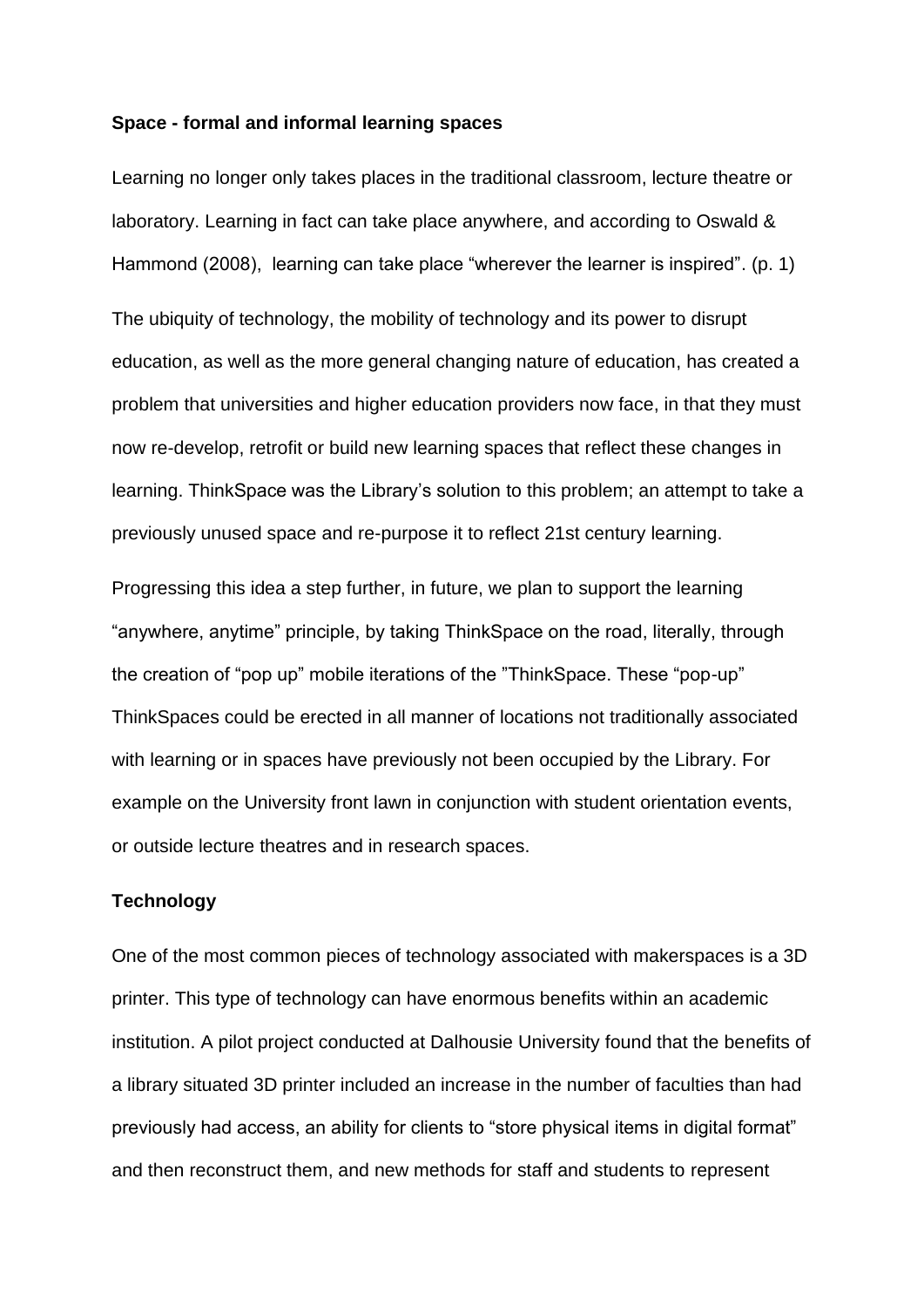data" (Groenendyk & Gallant, 2013, p. 40). ThinkSpace has two 3D printers, a Makerbot and a fun introductory-level 3D doodler printer pen.

Another technology that has been gaining traction within academia is virtual reality (VR). As noted by Lau & Lee (2015, p. 15), VR assists in making learning "fun and interesting, but also challenging, tasks could be one effective method to release students' creative potential". ThinkSpace has three Google Cardboard viewers which have not only proved extremely popular with users who had not experienced VR previously, but was a relatively inexpensive introduction to the technology. As the cost of VR technology has started to come down with headsets that can be used with any mobile phone, the interest in VR has risen and ThinkSpace has since acquired several more VR headsets to meet this demand, incuding an Oculus Rift.

Other technologies that ThinkSpace has incorporated into the initial model include:

- a BB-8, a programmable droid robot which can be used to introduce clients to the basics of drag and drop programming through a free application named Tickle,
- Carvey, an easy to use tabletop 3D CNC carving machine,
- high end Mac computers equipped with design software to enable clients to design their own projects,
- An Intuous Pro drawing pad, also to aid with designing,
- Makey Makey, an invention kit that uses every day objects as a replacement for keyboards and mice,
- Mindwave, an EEG headset that measures and interprets "brainwaves",
- Leapmotion, a sensor and software package designed for hand tracking in virtual reality.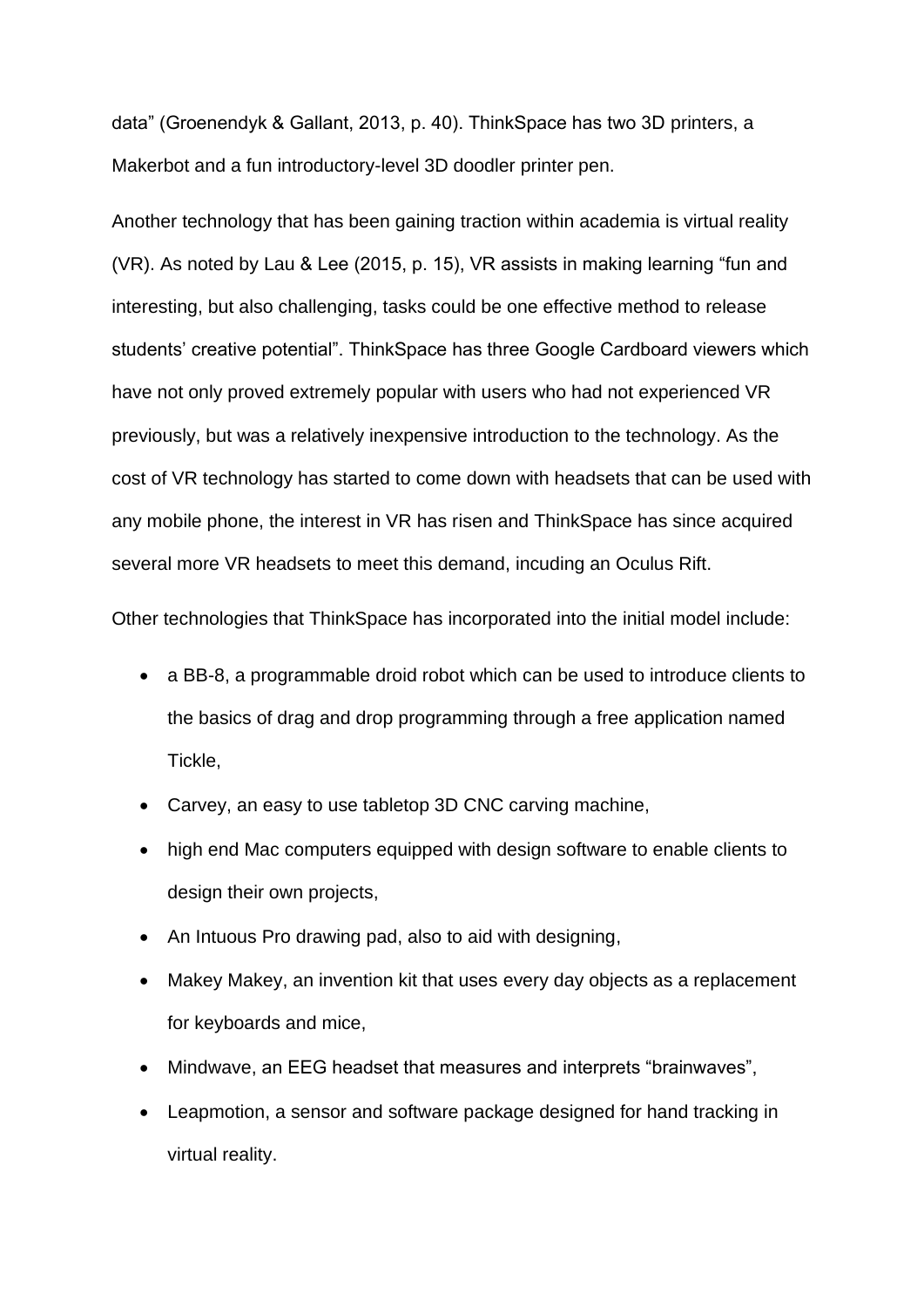### **The power of community and collaboration in the evolution of ThinkSpace**

When building the concept of ThinkSpace, the goal was for the technology and facilities to be user driven. One of the reasons that makerspaces, and the technologies that they contain, are so difficult to define, is that each makerspace is unique to its community. Or as Van Holm (2015, p. 29) describes, as communities evolve, so too do the makerspaces and the projects that are facilitated within them. ThinkSpace has been a constant evolution- as the community has developed, so too has the technology, the events and collaborations that have grown out of the space. We have discovered that these facets are in fact intertwined and that one development rapidly gives rise to a new piece of technology, or new opportunities such as events, projects or collaborations.

One example of this may be demonstrated through the evolution of the 3D printers in the space. ThinkSpace started with a few basic technologies and facilities that appear to be consistent amongst many other similar spaces. Alongside the purchase of a Makerbot 3D printer, ThinkSpace approached the University of Sydney 3D printing club, one of the student union societies to become involved. On the back of this, ThinkSpace was donated a second 3D printer by the Sydney 3D printing club. The successful donation of the printer has spawned a robust collaboration between the Library and the 3D printing society which has facilitated club gatherings in which the use of a laser engraver was demonstrated. It has also resulted in the club's participation in launch day events, and has had further flow-on benefits to both the Library and the 3D printing club through the increase in exposure of the ThinkSpace facilities within the University student body and vice versa, increasing the publicity of the 3D printing club to students previously unfamiliar with the club.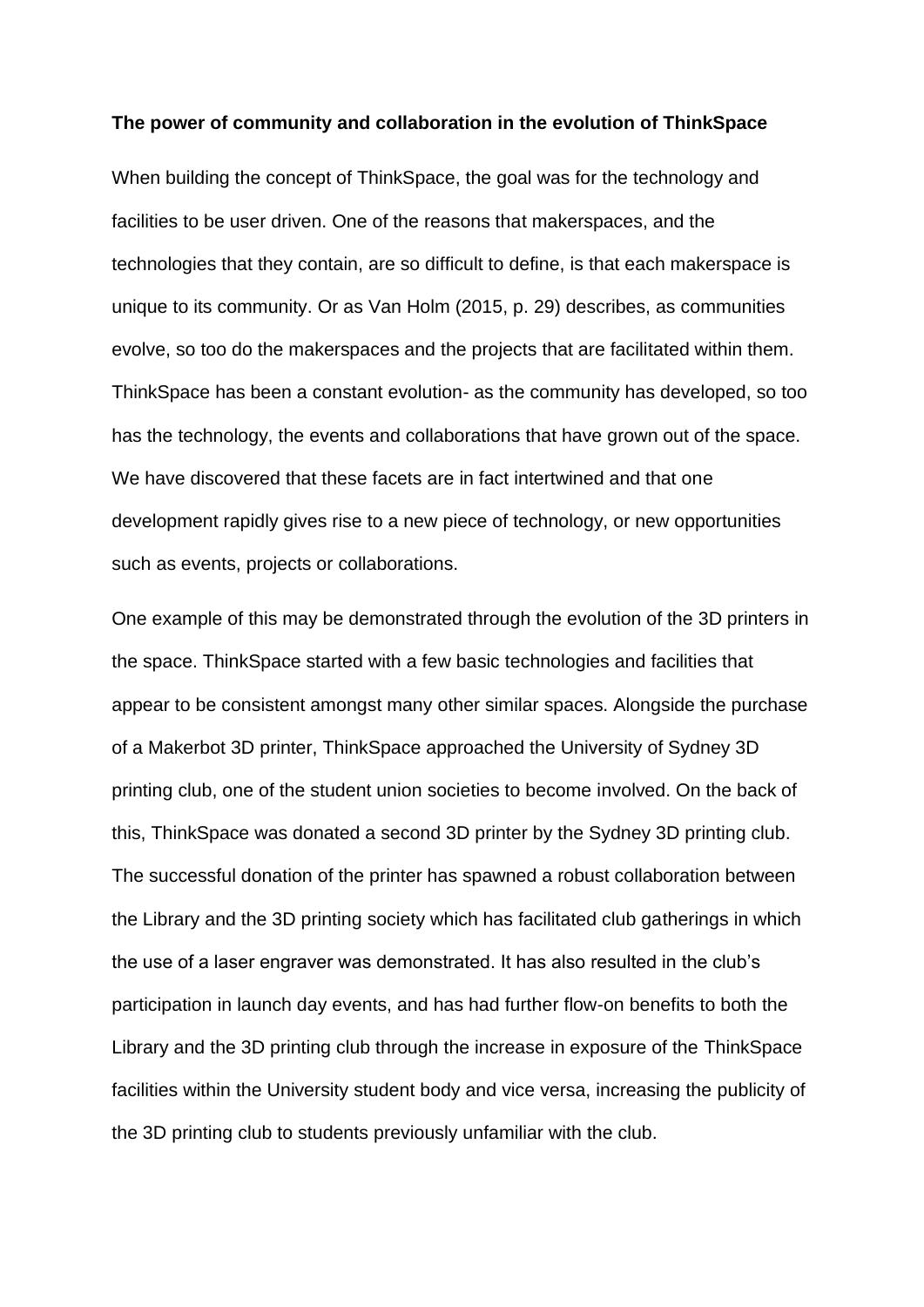Another successful collaboration was formed with both the University Educational Innovation unit and Information and Communications Technology (ICT) department, where we have developed events which showcase the potential uses of VR within an academic environment. Eighty academics and professional staff attended a seminar on VR as a learning tool, and had the opportunity to try a range of VR headsets, ranging from the Google cardboard to the high end Oculus Rift set ups. The success of this event has led to further collaborations between the Library, Education Innovation portfolio and ICT with events such as the official ThinkSpace launch and Education & Research Innovation Week in 2016.

Not only has ThinkSpace discovered collaborative opportunities with current University groups, it has also become involved in helping the University attract future students of Low Socio-Economic Status (Low SES), Aboriginal and Torres Strait Islander and from regional and remote areas though the University of Sydney's Compass program. The mission of Compass is to "prepare, motivate and engage young people, with the support of their communities, to access, participate and succeed in higher education" (University of Sydney, 2016). ThinkSpace was approached by Compass to participate in a number of student engagement activities with an aim of providing incentive for young people to enter higher education. Utilising the Peer Learning Advisors, particularly those studying education, ThinkSpace has held successful events in which students were introduced to technology with simple hologram building tasks which helped them to see the link between interest, learning and choice at university. Due to the success of these events, further collaborations have been planned.

A chance walk through of ThinkSpace on a researcher's daily commute led to the loan of a number of pieces of technology to ThinkSpace, including two Oculus Rift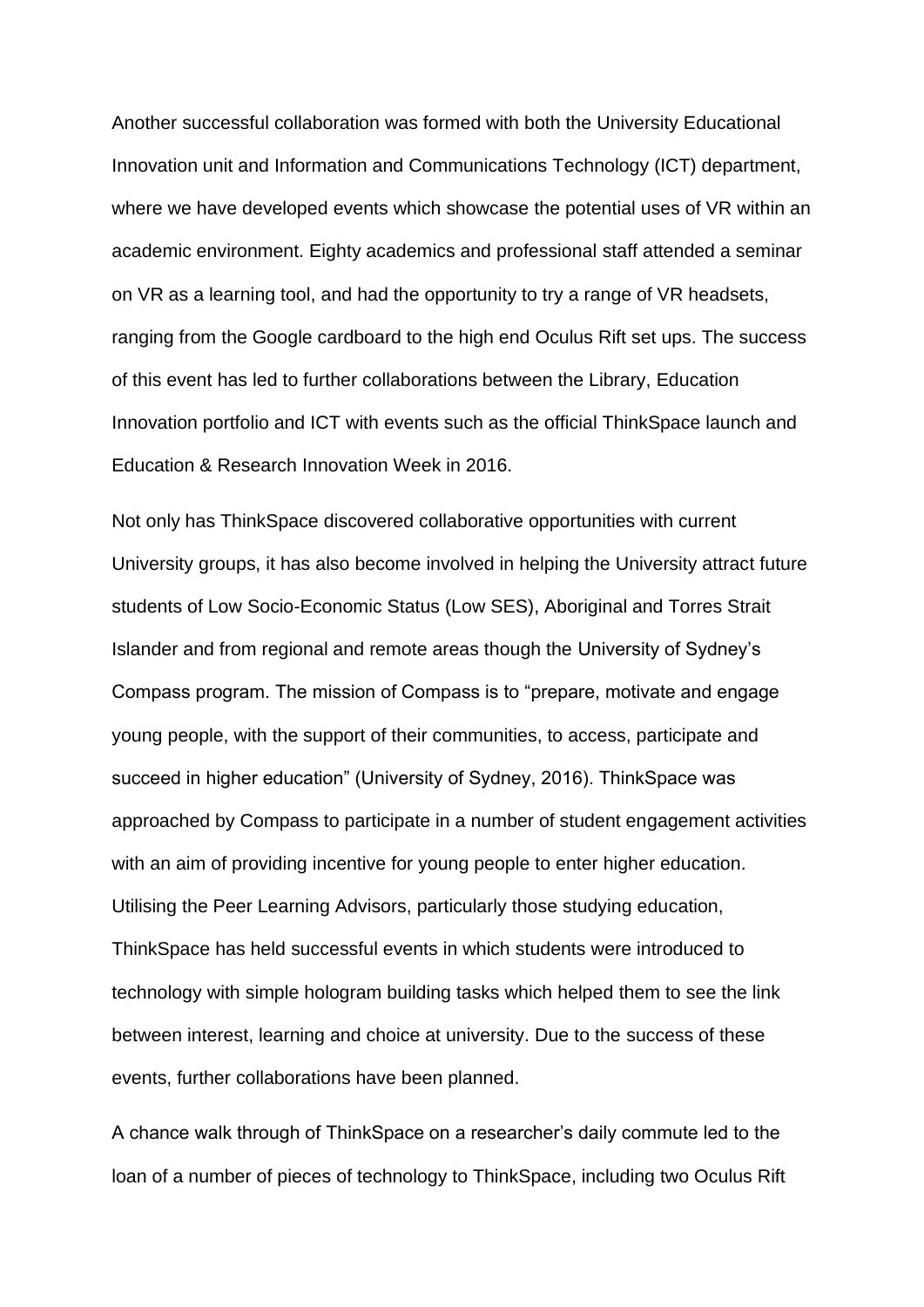VR headsets and a Leap motion controller device which senses your hands moving naturally in 3D, so you can experience virtual reality using your hands. Leigh Stevenson, a researcher with the Australian Centre for Microscopy & Microanalysis, had various technologies lying unused in cupboards and thought they might get better use if they were loaned to ThinkSpace. As a result of this collaboration, not only has it meant that ThinkSpace has added to its suite of technology, but it has enabled trials of expensive equipment before making a permanent investment. This has also led to discussions with the Australian Centre for Microscopy & Microanalysis researchers to develop a pilot research program whereby an honours student or student from the Talented Science Program (TSP) undertakes a project within ThinkSpace using these technologies to develop functioning applications for microscopy and microanalysis researchers.

Not only has ThinkSpace facilitated collaboration with University and external partners, it has also led to an increased ability to work with, and showcase, other divisions within the University of Sydney Library resulting in greater collegiality and higher visibility of the various services that the Library has to offer. In-house collaborations have so far included showcases from the Library's Academic services and its Digital Scholarship studio along with utilising some of the individual expertises of Library staff, such as Design Thinking, videography and musicianship.

# **ThinkSpace launch**

ThinkSpace officially launched on September 1st, 2016 after an initial soft launch period of around 3 months. The soft launch was used to assess how the model of operation should work, as well as logistical issues such as creating booking systems for equipment and staff training. Once these issues had been ironed out, the concept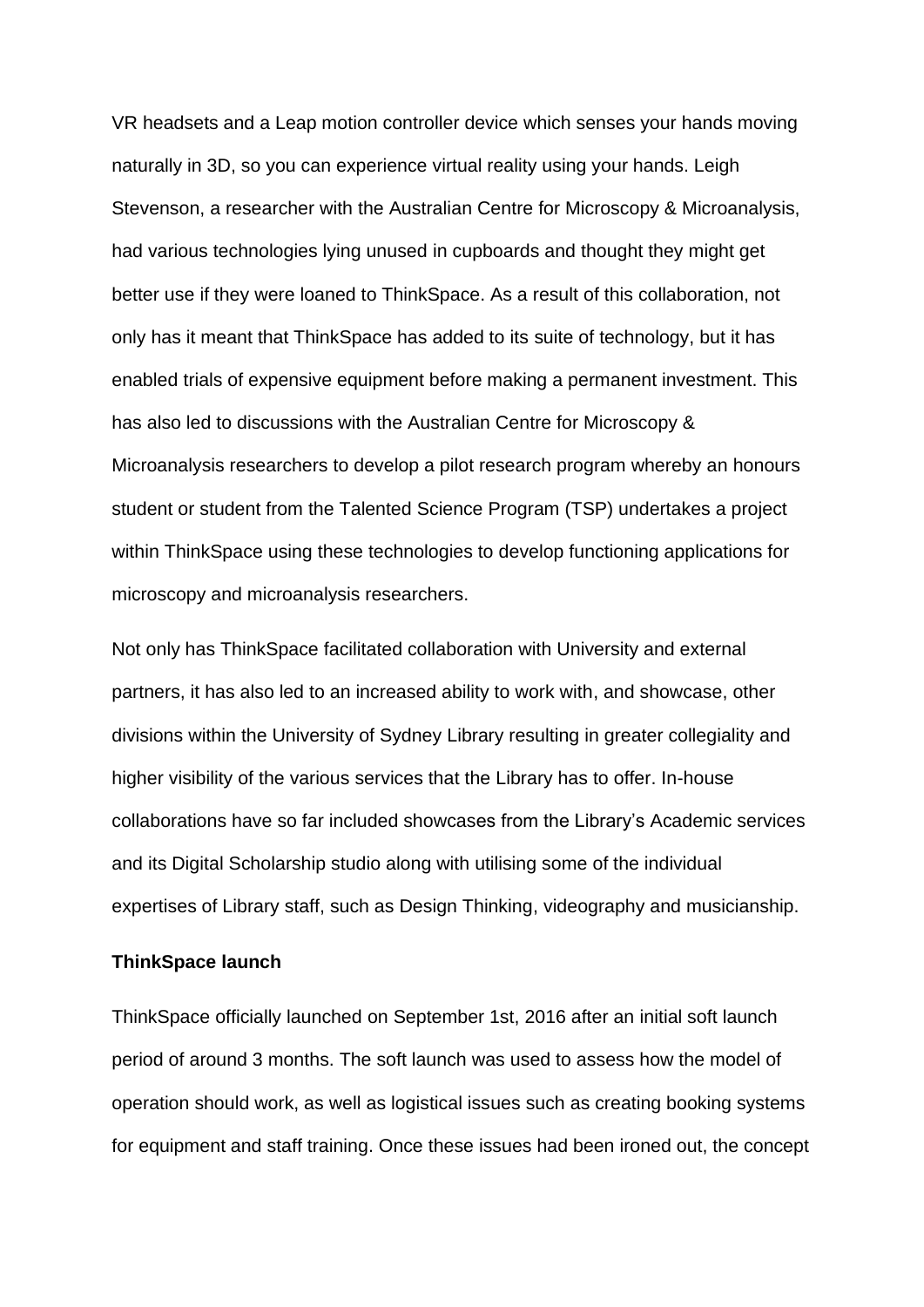of the launch was to provide a day long program of events that showcased not only ThinkSpace itself, but also the learning and collaborative opportunities that the space can potentially facilitate in the future. A day long program of workshops, talks and hands-on experimentation opportunities was held in an effort to produce ideas for how ThinkSpace can be used in the future.

The program included:

- Technology "play stations",
- A presentation on data visualisation and data rescue,
- A talk on research innovations;
- An introduction to coding workshop,
- A design thinking workshop,
- A talk on using 3D printing to prototype for market,
- A "Wearables/Soft Electronics" Workshop,
- A 24 hour 3D printing design competition and
- An evening cocktail event with talks from the University Librarian, Anne Bell, Director of Site Services, Coral Black and University of Sydney Director of Educational Innovation, Professor Adam Bridgeman.

Feedback from presenters was extremely good; "overall the vibe was great, enthusiastic", "it was well-attended and I got several excellent questions", "I liked that everything was all together in one room, even the presentations and workshops. Made it fun for people coming in for a look."

# **Lessons Learned:**

Although makerspaces have been in existence for a few years now, attempting to create such a space in a traditional institution has not come without its challenges.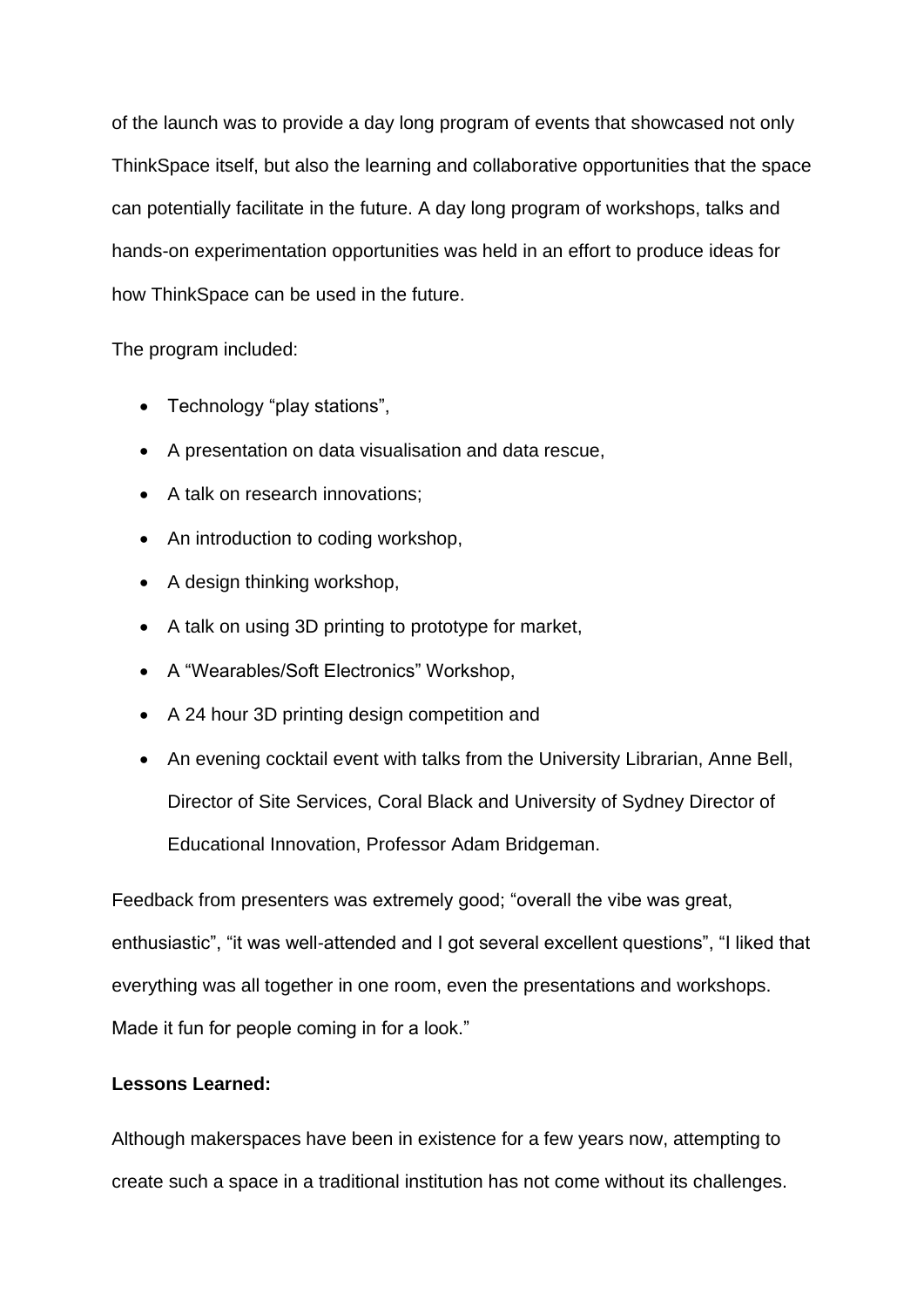Students within Library spaces will often study anywhere. If there's a space available with Wi-Fi and computers they will generally occupy it for individual or group study. This type of activity is not conducive to a makerspace environment due to the noise and activity that a makerspace generates. One of the challenges ThinkSpace has encountered has been managing the expectations of users of the space.

On top of this, ThinkSpace has needed to find an equitable method of sharing the equipment, in particular the 3D printers, to ensure that they are not monopolised by a few clients, nor used for printing large amounts assessment based work. This was essential to maintain the focus of the area as one of experimentation, rather than a printing "service". In order to ensure this goal was met, ThinkSpace utilised Springshare software as a booking system, with print jobs limited to a maximum of 4 hours.

Due to the multiple pieces of equipment in the space, which were implemented within a short time frame, staff training in their use proved to be difficult. The staff who facilitate use of the equipment are student casuals who are generally rostered only 8-12 hours per week. A peer-to-peer method of training was utilised to ensure staff were trained adequately for the equipment initially procured, however ongoing training needs for future technologies will continue to be an issue. The Library also has a Work Health and Safety responsibility to both users and staff, so safe work method documentation and training are needed for each piece of equipment implemented.

Evaluation of ThinkSpace continues to be more qualitative than quantitative. Whilst the number of bookings on equipment can be easily measured, the value of output is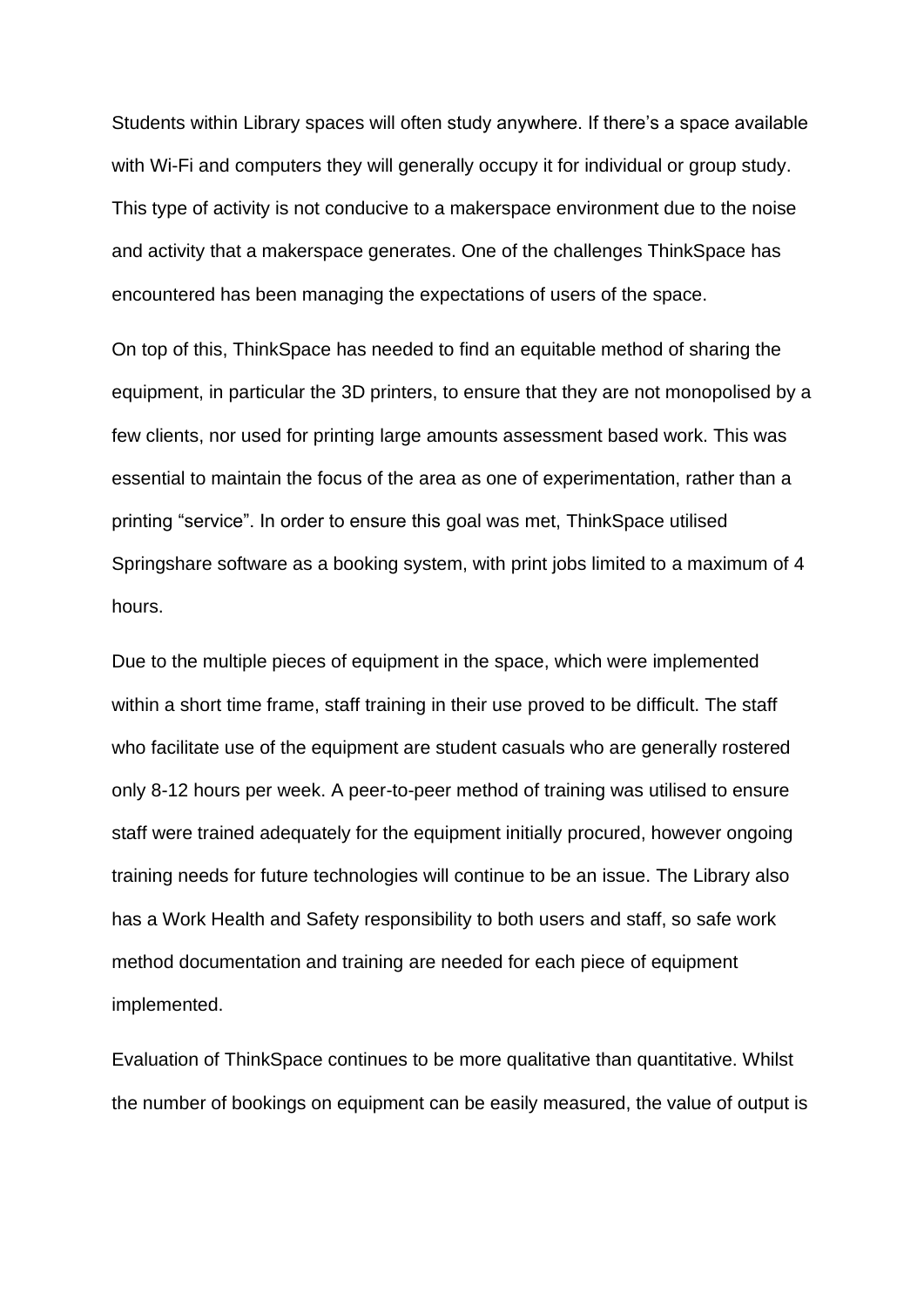harder to define. ThinkSpace relies on user generated social media posts to validate proof of concept.

An unexpected issue that occurred within the soft launch phase of ThinkSpace was requests for unusual 3D print jobs. One client printed a butterfly knife, which was then posted on the ThinkSpace Facebook group, which resulted in a concerned email to library staff from another user. On further investigation, the knife that was printed proved to be a commonly printed item amongst 3D printing enthusiasts. The print job in question had multiple reviews and had been described as less sharp than a butter knife by some. Still, the question of what is acceptable to print was raised, along with the dilemma of the role of Library as censor.

# **Conclusion:**

Even though ThinkSpace is in its early infancy, the qualitative feedback has been extremely positive, and the content that has been produced and shared through ThinkSpace social media channels has shown that the objective of the community producing creative and innovative output is being realised. The next steps for ThinkSpace include further collaborations, enhanced integration of Peer Learning Advisors into the service, constant scanning and assessment of new technologies that could be implemented, and a more robust system of ensuring equity of access to the service, both physically and online. By it's nature ThinkSpace will always be a work in progress, however there is a certain freedom in creating and maintaining a space that is easily adaptable and responsive to the communities needs.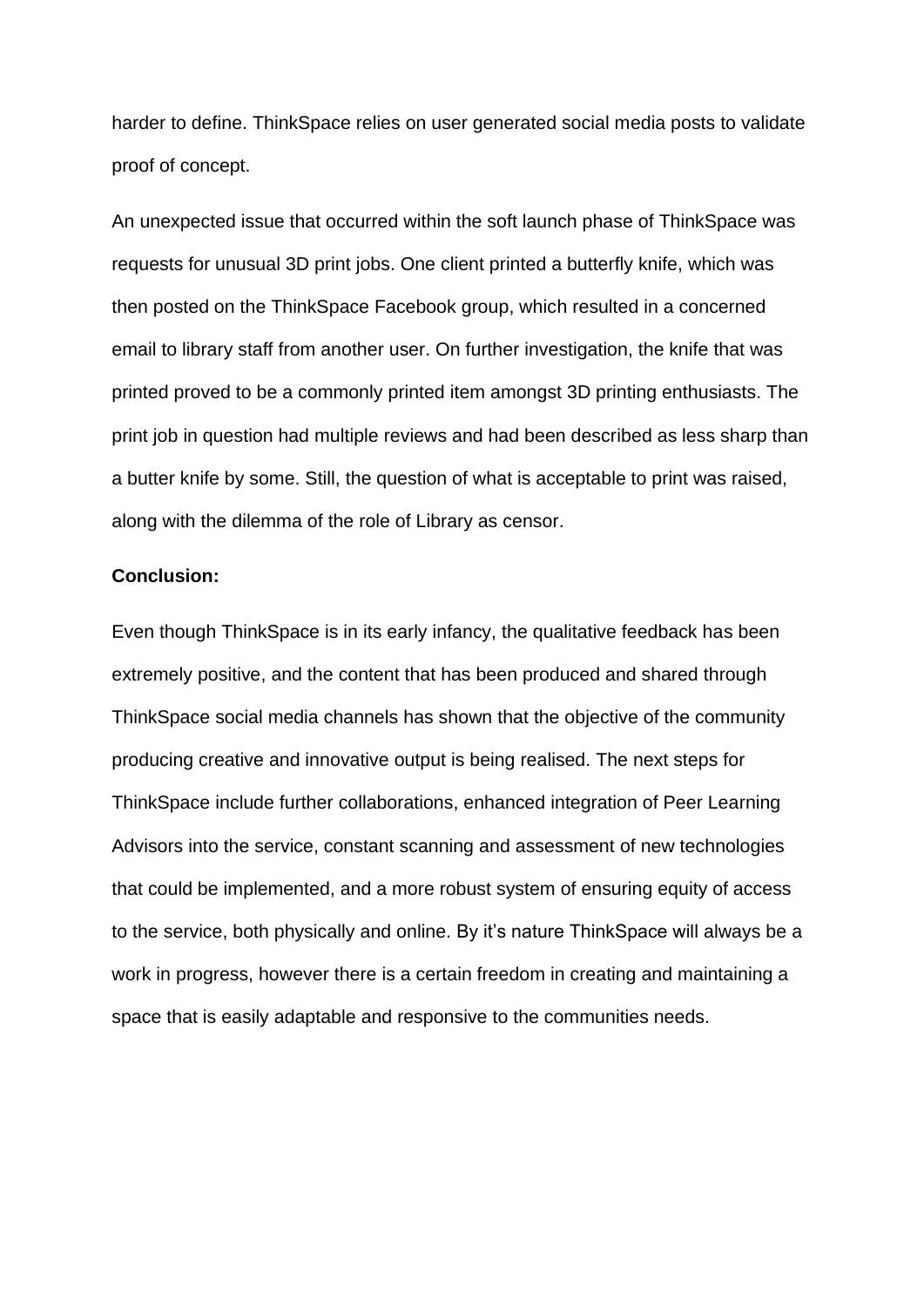# **References:**

Ahmed, F. (2016) Personal communication from July 31, 2016.

Bryson, M. (2016) personal communication from September 1, 2016.

Davee, S., Regalla, L. & Chang, S. (2015). Makerspaces: highlights of select literature. Retrieved September 6, 2016 from [http://makered.org/wp](http://makered.org/wp-content/uploads/2015/08/Makerspace-Lit-Review-5B.pdf)[content/uploads/2015/08/Makerspace-Lit-Review-5B.pdf](http://makered.org/wp-content/uploads/2015/08/Makerspace-Lit-Review-5B.pdf)

Griffiths, A. (2014). Multi-discipline courses will help solve emerging global problems. Retrieved September 7, 2016 from: [http://theconversation.com/multi](http://theconversation.com/multi-discipline-courses-will-help-solve-emerging-global-problems-30557)[discipline-courses-will-help-solve-emerging-global-problems-30557](http://theconversation.com/multi-discipline-courses-will-help-solve-emerging-global-problems-30557)

- Groenendyk, M., & Gallant, R. (2013). 3D printing and scanning at the Dalhousie University Libraries: a pilot project. Library Hi Tech, 31(1), 34-41.
- Halverson, E.R., & Sheridan, K.M. (2014). The maker movement in education. Harvard Education review, 844), 495-565.
- Hlubinka, M. (2012). Research Roundup: Some Studies on Making and Learning. Retrieved 7 September, 2016 from: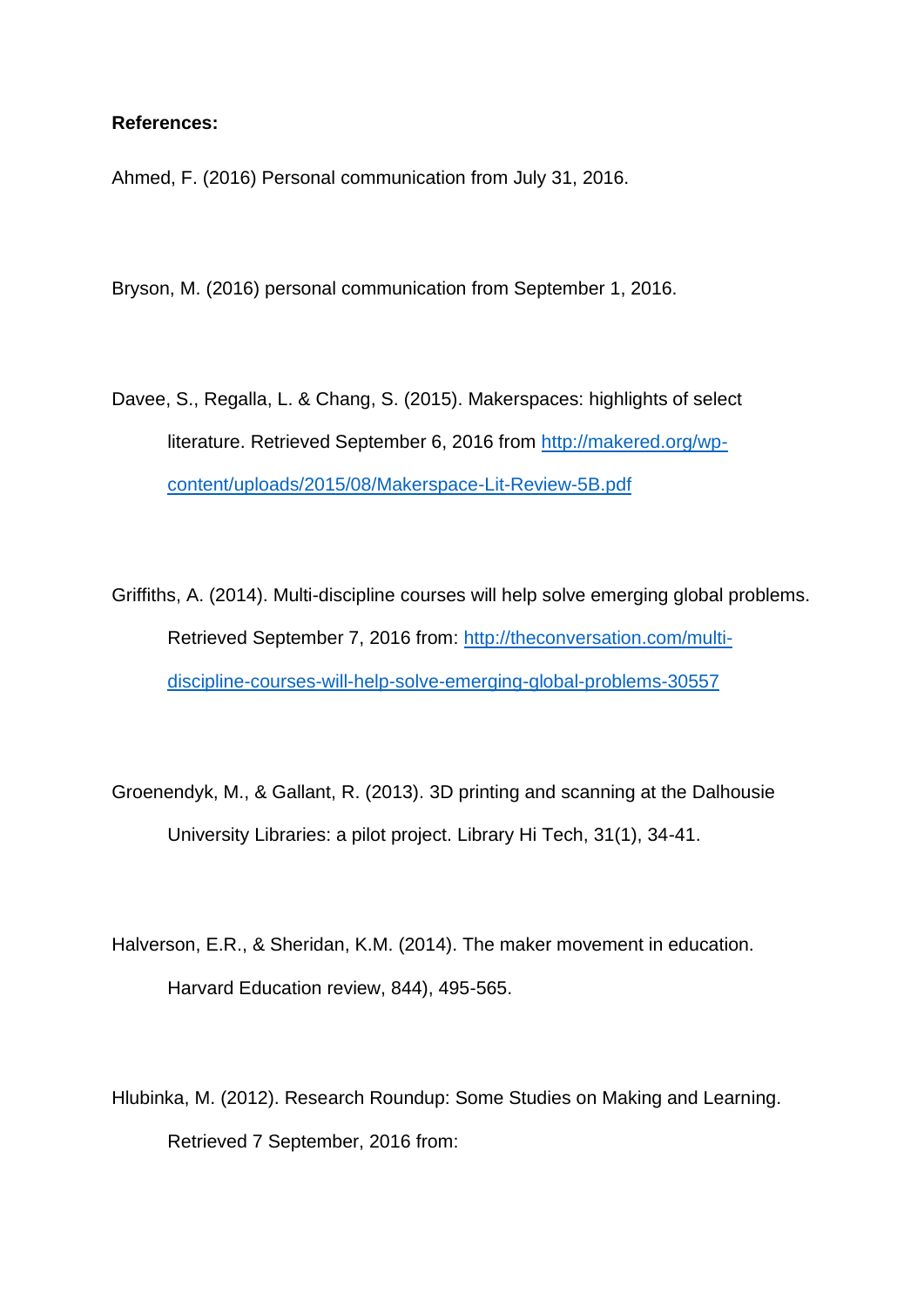[http://spaces.makerspace.com/repost/research-roundup-some-studies-on](http://spaces.makerspace.com/repost/research-roundup-some-studies-on-making-and-learning)[making-and-learning](http://spaces.makerspace.com/repost/research-roundup-some-studies-on-making-and-learning)

- Johnson, L., Adams Becker, S., Estrada, V., & Freeman, A. (2015). NMC Horizon Report: 2015 Library Edition. Retrieved from [http://cdn.nmc.org/media/2015](http://cdn.nmc.org/media/2015-nmc-horizon-report-library-EN.pdf) [nmc-horizon-report-library-EN.pdf](http://cdn.nmc.org/media/2015-nmc-horizon-report-library-EN.pdf)
- Lau, K. W., & Lee, P. Y. (2015). The use of virtual reality for creating unusual environmental stimulation to motivate students to explore creative ideas. Interactive Learning Environments, 23(1), 3-18.

Macquarie University. (2015). The power of student-led learning. Retrieved September 6, 206 from: [http://www.mq.edu.au/newsroom/2015/12/10/the](http://www.mq.edu.au/newsroom/2015/12/10/the-power-of-student-led-learning/)[power-of-student-led-learning/](http://www.mq.edu.au/newsroom/2015/12/10/the-power-of-student-led-learning/)

Masten R1, Tusak M, Zalar B, Ziherl S.(2009). Stress, coping and social support in three groups of university students. Psychiatria Danubina, 21(1), 41-8.

Oswald, L. & Hammond, A. (2008). Transforming informal learning spaces. Retrieved September 7 from: [http://edtech.mst.edu/media/informationtechnology/edtech/documents/Educau](http://edtech.mst.edu/media/informationtechnology/edtech/documents/Educause2008-LearningSpaces.pdf) [se2008-LearningSpaces.pdf](http://edtech.mst.edu/media/informationtechnology/edtech/documents/Educause2008-LearningSpaces.pdf)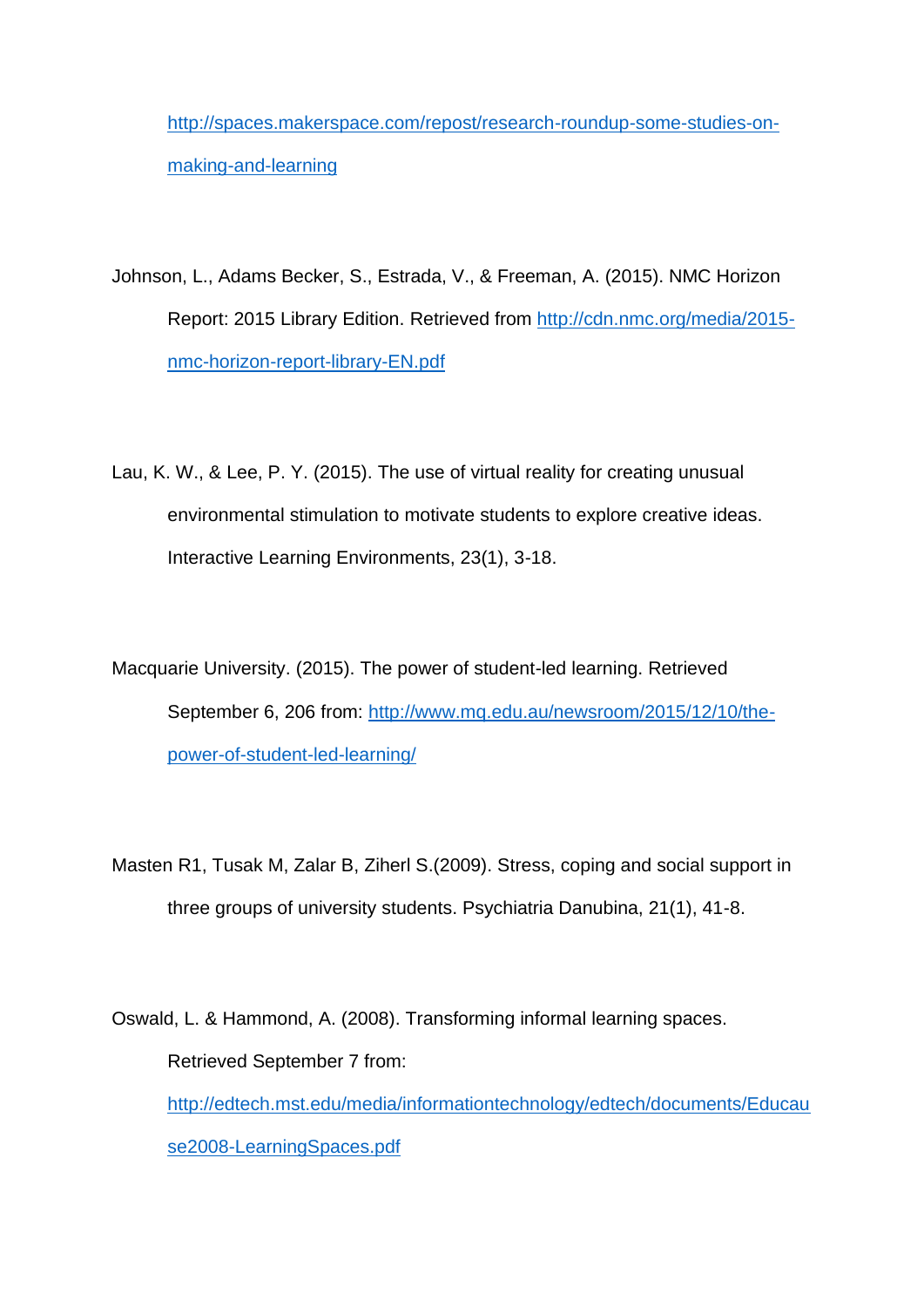Pattison, P. (2014). Towards a distinctive Sydney education. Retreived 7 September, 2016 from:

[http://sydney.edu.au/ab/committees/UG\\_studies/agendas/agendas2014/Towa](http://sydney.edu.au/ab/committees/UG_studies/agendas/agendas2014/Towards_a_distinctive_Sydney_education.pdf) [rds\\_a\\_distinctive\\_Sydney\\_education.pdf](http://sydney.edu.au/ab/committees/UG_studies/agendas/agendas2014/Towards_a_distinctive_Sydney_education.pdf)

Slatter, Diane & Howard, Zaana (2013) A place to make, hack, and learn: makerspaces in Australian public libraries. The Australian Library Journal, 62(4), 272-284.

University College Dublin. (nd). Education theory: Constructivism and social constructivism. Rertrieved September 7, 2016 from: [http://www.ucdoer.ie/index.php/Education\\_Theory/Constructivism\\_and\\_Social](http://www.ucdoer.ie/index.php/Education_Theory/Constructivism_and_Social_Constructivism) **Constructivism** 

University of Sydney. (2015a). Our approach. Retrieved 7 September, 2016 from: <http://sydney.edu.au/perkins/about/our-approach.shtml>

University of Sydney. (2015b). Peer-assisted learning key to university success for thousands of students. Retrieved September 7, 2016 from: [http://sydney.edu.au/business/news/2015/peer-assisted\\_learning](http://sydney.edu.au/business/news/2015/peer-assisted_learning)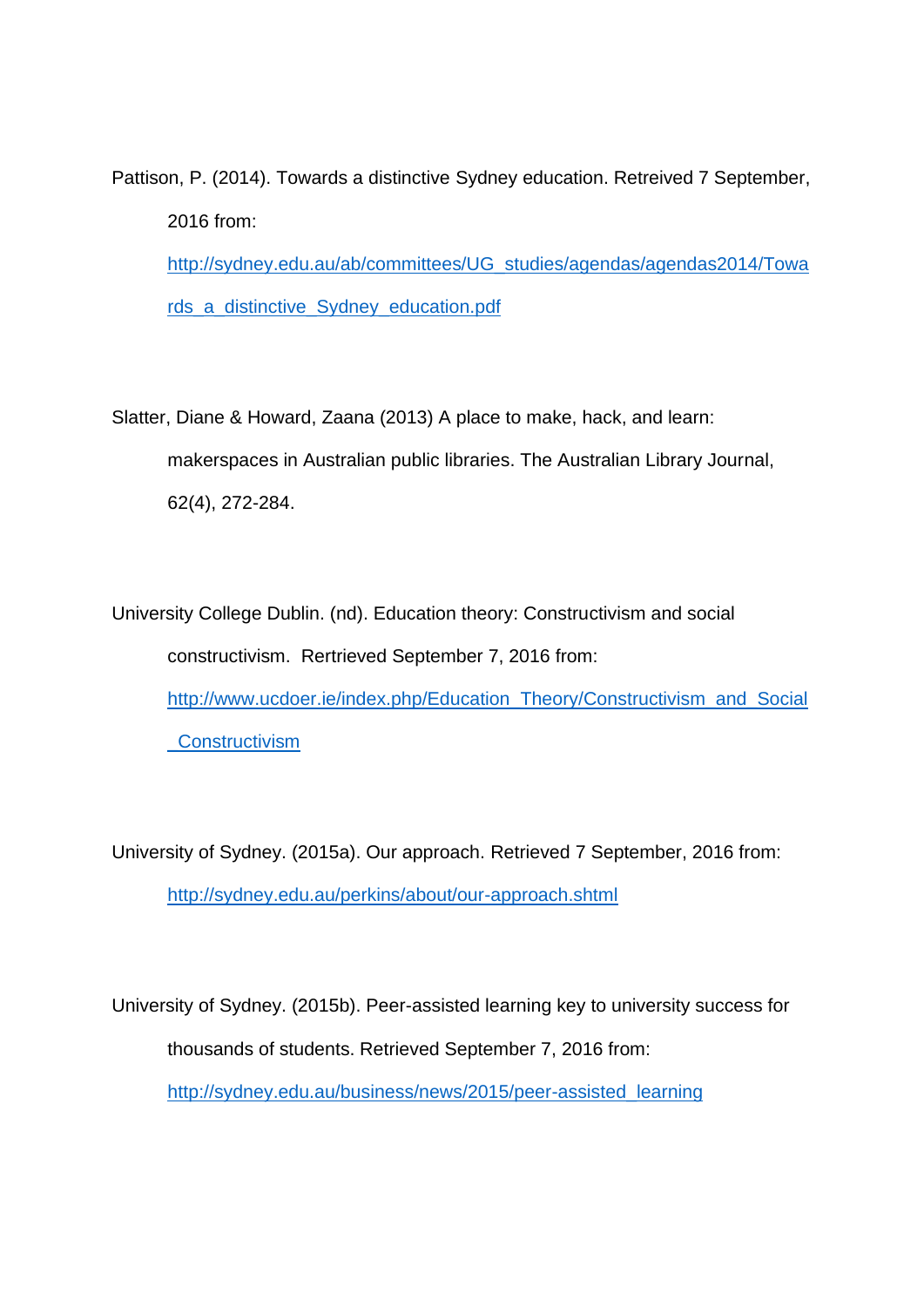University of Sydney. (2016). Compass. Retrieved September 8, 2016 from: <http://sydney.edu.au/compass/>

University of Washington (2011). Fostering collaboration in the 21st century.

Retrieved 7 September, 2016 from

<http://www.washington.edu/strategicplanning/files/2012/12/2y2dFC21stC.pdf>

Van Holm, E. J. V. (2015). Makerspaces and Contributions to Entrepreneurship. Procedia - Social and Behavioral Sciences, 195, 24-31. doi:http://dx.doi.org/10.1016/j.sbspro.2015.06.167

Vossoughi, S., & Bevan, B. (2014). Making and Tinkering: A Review of the Literature. Retrieved September 7, 2016 from: [http://sites.nationalacademies.org/cs/groups/dbassesite/documents/webpage/](http://sites.nationalacademies.org/cs/groups/dbassesite/documents/webpage/dbasse_089888.pdf) [dbasse\\_089888.pdf](http://sites.nationalacademies.org/cs/groups/dbassesite/documents/webpage/dbasse_089888.pdf)

World Economic Forum. (2016a). The future of jobs. Retrieved September 7, 2016 from:<https://www.weforum.org/reports/the-future-of-jobs>

World Economic Forum. (2016b). The 10 skills you need to thrive in the Fourth Industrial Revolution. Retrieved September 7, 2016 from: